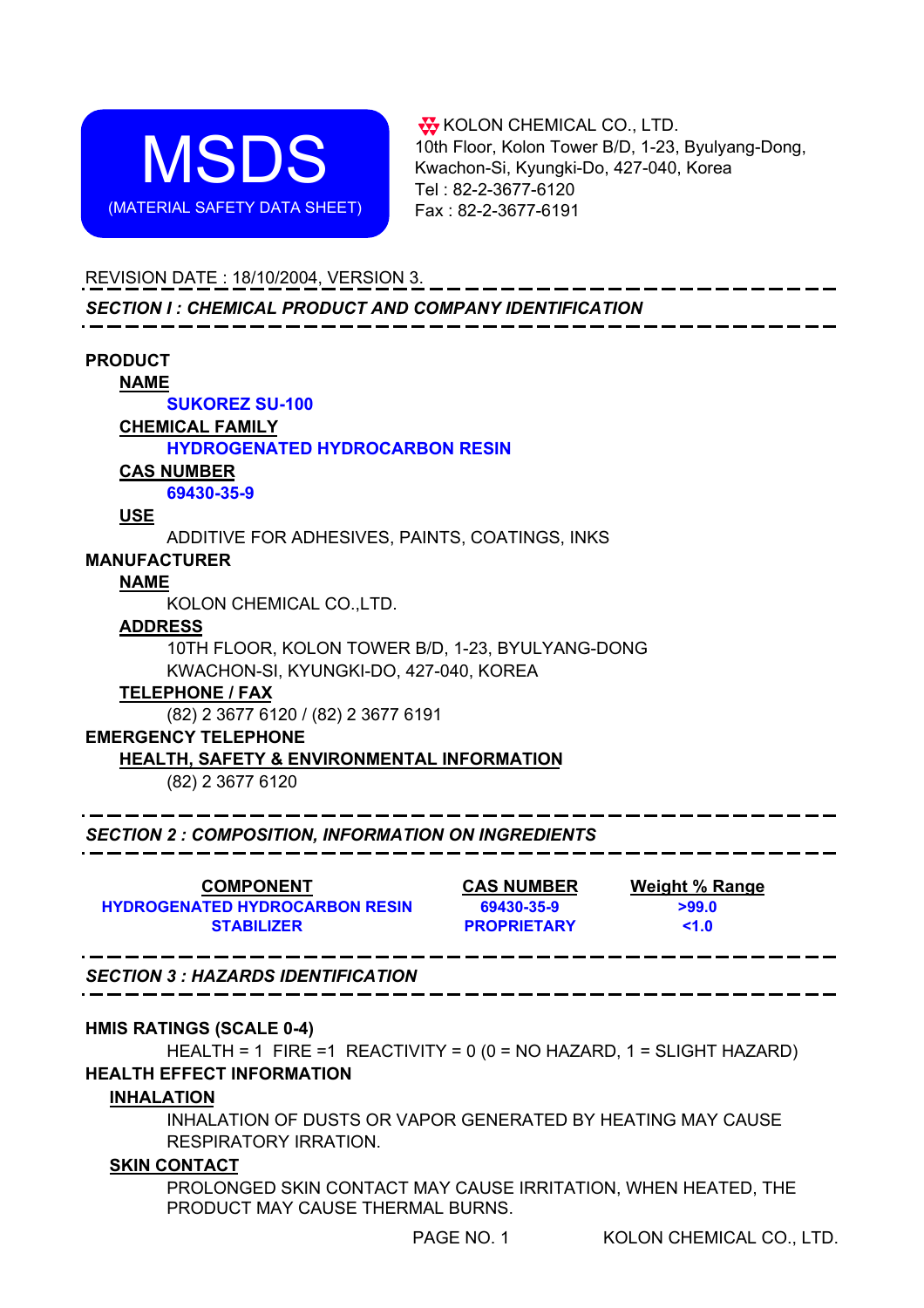# **EYE CONTACT**

DUST/POWDER MAY IRRITATE EYE TISSUE.

#### **INGESTION**

NO INFORMATION AVAILABLE

*SECTION 4 : FIRST AID MEASURES*

## **INHALATION**

TAKE PERSON OUT OF CONTAMINATED AREA AND INTO THE FRESH AIR **SKIN CONTACT**

WASH WITH SOAP OR DETERGENT AND RINSE WITH WATER

## **EYE CONTACT**

WASH ABUNDENTLY WITH WATER AND GET MEDICAL ATTENTION

#### **INGESTION**

GET MEDICAL ATTENTION IMMEDIATELY

*SECTION 5 : FIRE FIGHTING MEASURES*

## **FLASH POINT**

# **>270o C**

## **NFPA RATINGS (SCALE 0-4)**

HEALTH = 1 FLAMMABILITY =1 REACTIVITY = 0 (0 = MINIMAL, 1 = SLIGHT)

# **FLAMMABILITY CLASS(OSHA)**

IIIB

# **HAZARDOUS COMBUSTION PRODUCTS**

THERMAL DECOMPOSITON PRODUCTS MAY INCLUDE TOXIC OXIDES OF CARBON.

## **EXINGUISHING MEDIA**

CARBON DIOXIDE, DRY POWDER, FOAM, SPARY WATER, SAND

# **SPECIAL FIRE-FIGHTING PROCEDURES**

WEAR SELF-CONTAINED BREATHING APPARATUS AND PROTECTION CLOTHING

*SECTION 6 : ACCIDENTAL RELEASE MEASURES*

# **PERSONAL PRECAUTIONS**

WEAR PROTECTIVE EQUIPMENT LISED AT SECTION 8

# **ENVIRONMENTAL PRECAUTIONS**

DO NOT DRAIN OUT THE EFFLUENCE INTO THE SEWERAGE

# **METHOD OF CLEANING UP**

# **RECOVERY**

COLLECT THE PRODUCT IN A CONTAINER PENDING FUTURE

# **DISPOSAL**

USE AUTHORIZED DISCHARGE OR BURN IN APPROVED INSTALLATION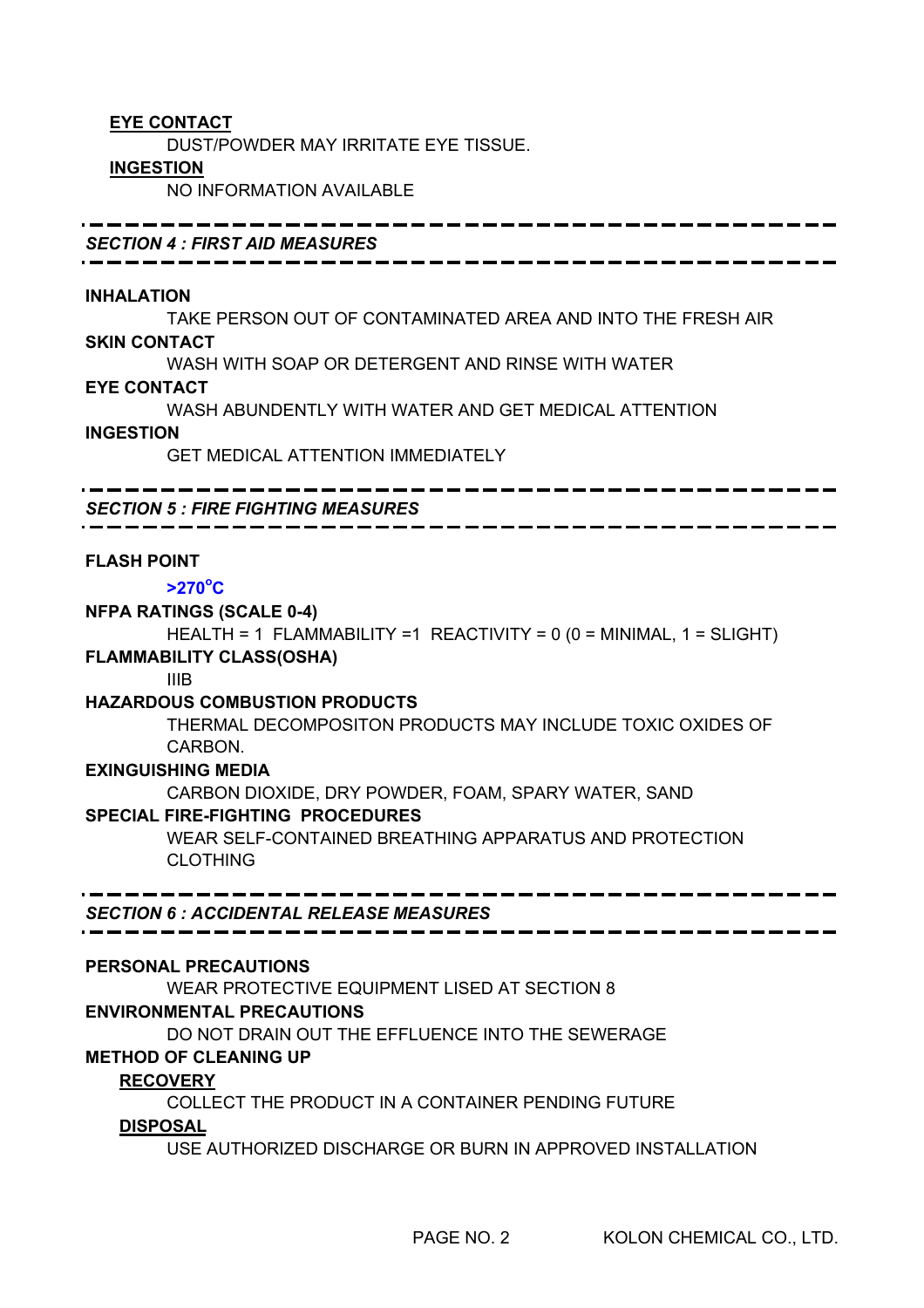# *SECTION 7 : HANDLING AND STORAGE*

#### **HANDLING**

PREVENT THE INHALATION OF THE DUST OR VAPOR OF PRODUCTS WEAR PROTECTIVE EQUIPMENT LISTED AT SECTION 8

#### **STORAGE**

KEEP AT TEMPERATURE NOT EXCEEDING 30°C KEEP CONTAINER AWAY FROM THE SUN

# *SECTION 8 : EXPOSURE CONTROLS, PERSONAL PROTECTION*

#### **EXPOSURE LIMITS**

5 mg/m<sup>3</sup> OSHA (RESPIRABLE DUST)

PROVIDE EXPLOSION PROOF VENTILATION TO MEET EXPOSURE LIMITS **PERSONAL PROTECTIVE EQUIPMENT**

#### **RESPIRATOR**

ATMOSPHERIC LEVELS SHOULD BE MAINTAINED BELOW EXPOSURE LIMITS USE A NIOSH-MSHA APPROVED RESPIRATOR BASED ON CONTAMINATION LEVELS IN THE WORK PLACE

#### **EYE PROTECTION**

WEAR SPLASH-PROOF OR DUST-RESISTANCE SAFETY GOGGLES

## **HAND PROTECTION**

WEAR APPROPRIATE PROTECTIVE GLOVES

#### **OTHER PROTECTIVE EQUIPMENT**

WEAR RUBBERIZED APRON TO HELP PROTECT BODY FROM SPILLS OR MOLTEN RESIN

#### **WORK/HYGIENIC PRACTICES**

EYE WASH STATIONS AND SHOWER FACILITIES SHOULD BE AVAILABLE FOR EMPLOYEES BEFORE LEAVING WORK

KEEP PRODUCT AWAY FROM FOOD, BEVERAGES AND TOBACCO

#### *SECTION 9 : PHYSICAL AND CHEMICAL PROPERTIES*

#### **APPEARANCE/ODOR**

**WATER-WHITE, PELLETS, SOLID / NONE**

**pH**

NOT APPLICABLE

#### **SOLUBILITY**

 **IN WATER**

INSOLUBLE IN WATER

#### **IN ORGANIC SOLVENT**

SOLUBLE IN ORGANIC SOLVENT

**FLASH POINT**

**>270o C**

#### **SOFTENING POINT**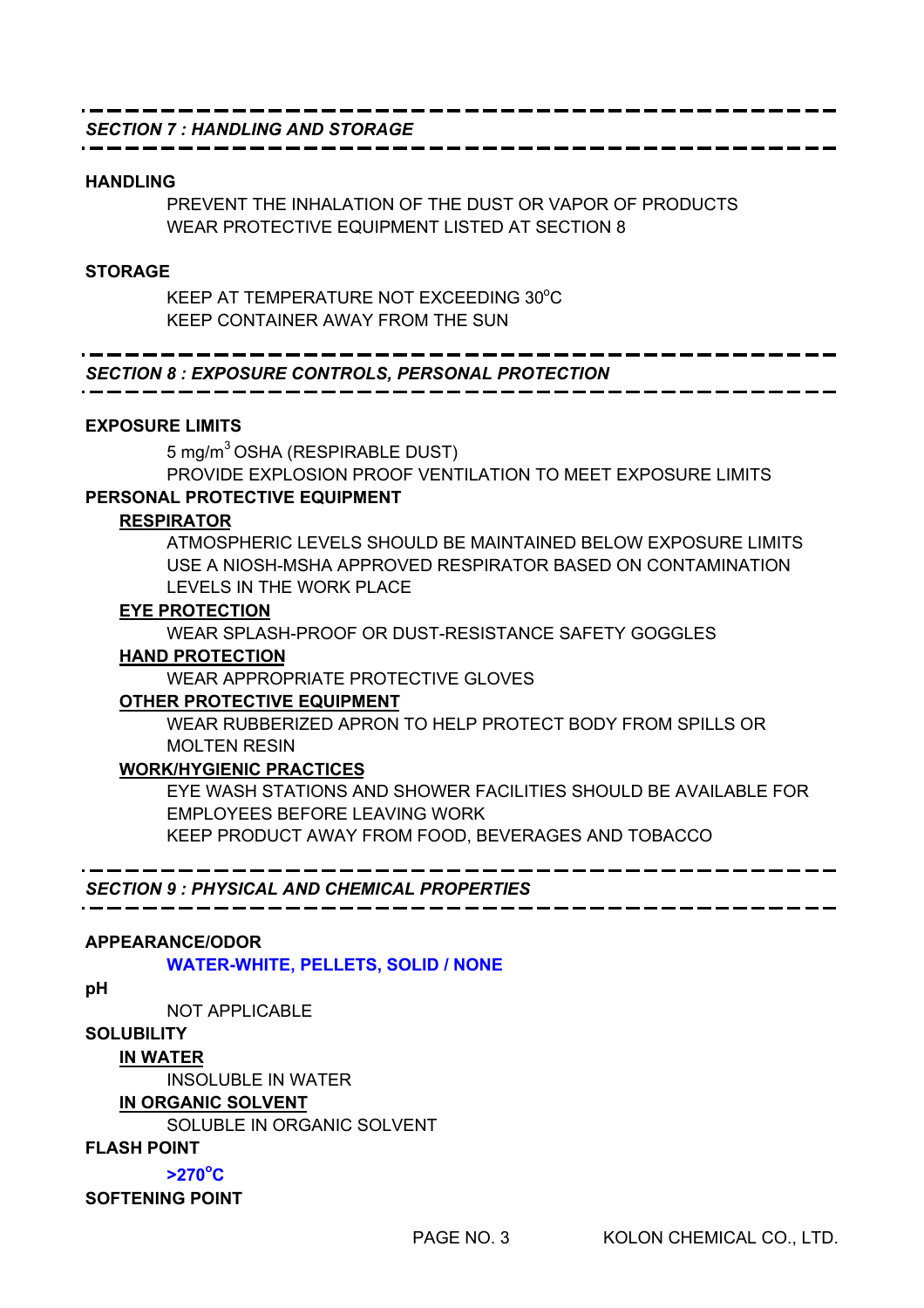# **100-109o C SPECIFIC GRAVITY 1.07-1.10**

## *SECTION 10 : STABILITY AND REACTIVITY*

#### **STABILITY**

STABLE UNDER NORMAL STORAGE CONDITION **CONDITION TO AVOID** OPEN FLAMES, HIGH TEMPERATURES **MATERIALTO AVOID** STRONG OXIDIZING AGENTS **HAZARDOUS DECOMPOSITION PRODUCTS** CARBON MONOOXIDE, CARBON DIOXIDE **HAZARDOUS POLYMERIZATION** WILL NOT OCCUR

*SECTION 11 : TOXICOLOGICAL INFORMATION*

#### **ACUTE TOXICITY**

7g/kg ORAL-MAMMAL LD50 (LD50 > 2000mg/kg)

#### **SKIN & EYE CONTACT**

MAY CAUSE MECHANICAL EYE AND SKIN IRRITATION TO ALLERGIC PERSONS

# **CARCINOGENICITY**

NOT LISTED AS CARCINOGEN BY **NTP**, **OSHA**, **IARC, NIOSH** AND **ACGIH**

*SECTION 12 : ECOLOGICAL INFORMATION*

#### **ECOTOXICITY**

NO INFORMATION AVAILABLE

#### **MOBILITY**

NO INFORMATION AVAILABLE **PERSISTENCE AND DEGRADABILITY** NO INFORMATION AVAILABLE **BIOACCUMULATIVE POTENTIAL** NO INFORMATION AVAILABLE **OTHER ADVERSE EFFECT**

NO INFORMATION AVAILABLE

*SECTION 13 : DISPOSAL CONSIDERATIONS*

OBSERVE ALL FEDERAL, STATE AND LOCAL REGULATIONS WHEN DISPOSING OF THIS PRODUCTS